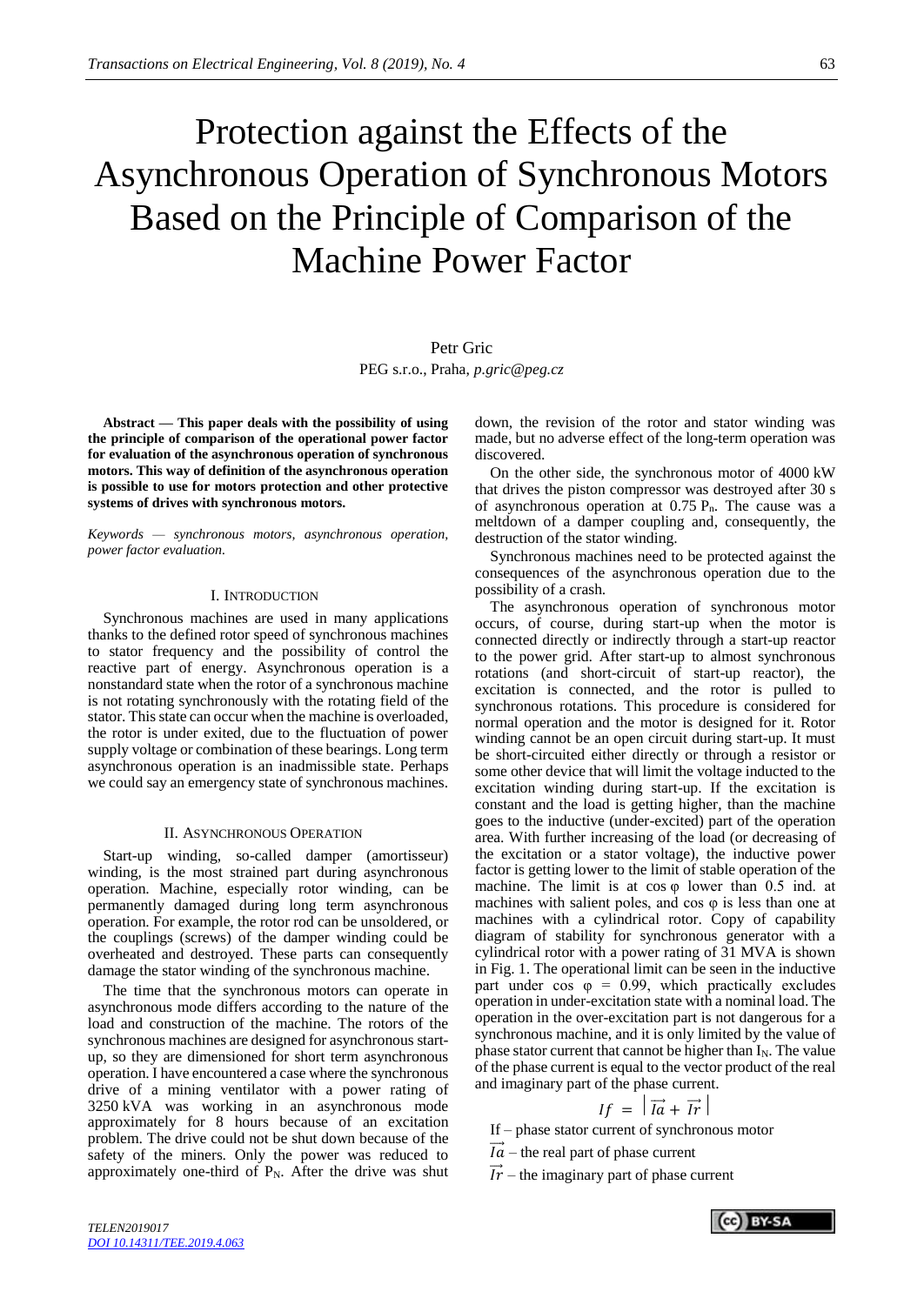

Fig. 1. Capability diagram of synchronous generator 31 MVA.

At the listed values of cos φ, the machine falls out of synchronism and rotor slip up for a pole span with regard to the rotating magnetic field of the stator. This phenomenon cyclically repeats, and asynchronous operation occurs unless there is not a rise of excitation

current (e.g., due to the influence of under-excitation limit of excitation source) or the power of the load is not lowered.

This process is described i[n Fig.](#page-1-0) 2 and [Fig.](#page-2-0) 3.



<span id="page-1-0"></span>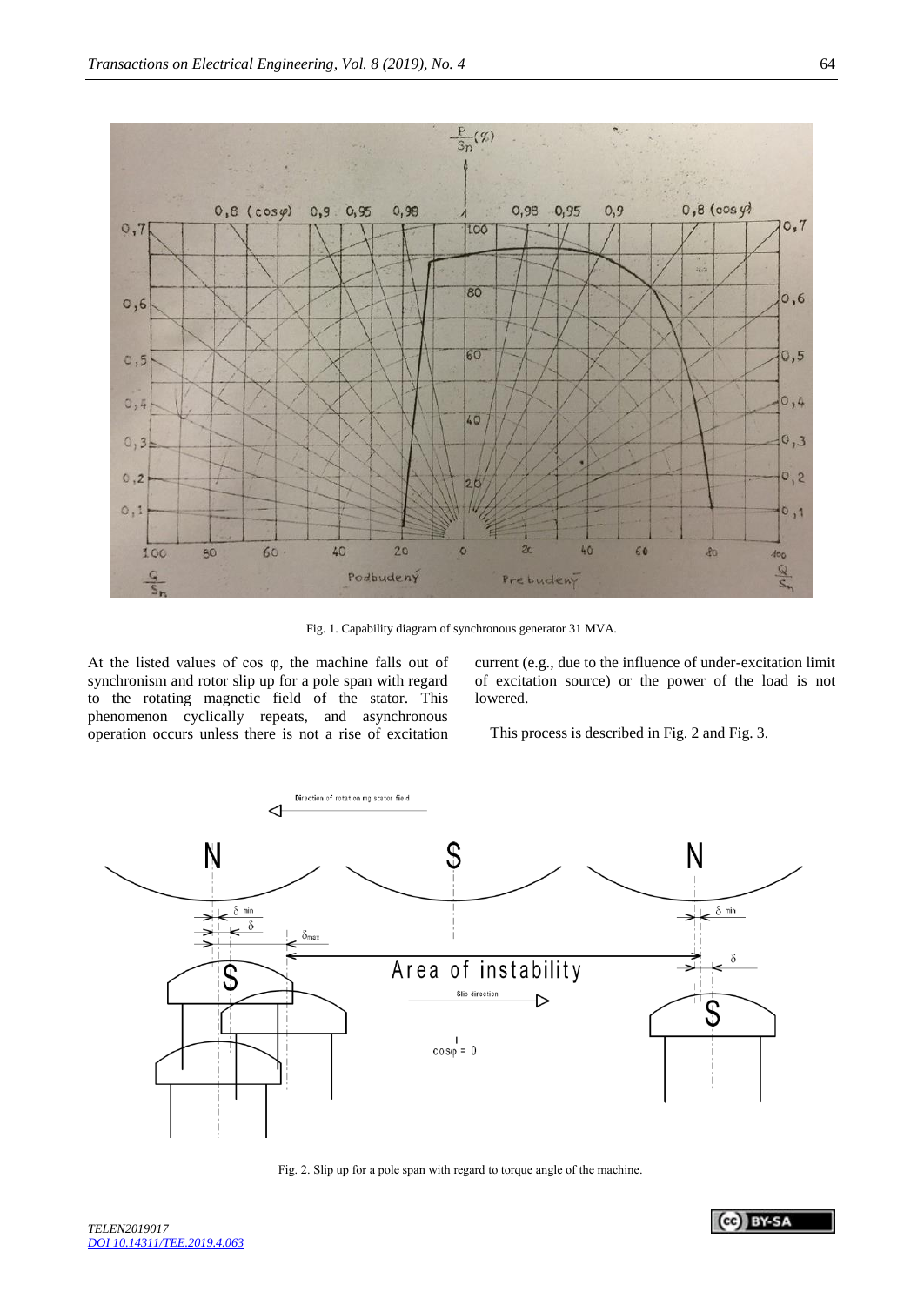

Fig. 3. Slip up for a pole span with regard to power factor of the machine.

<span id="page-2-0"></span>Torque angles for each state of the machine (motor operation) are shown in Fig. 2.

 $\delta$ min – torque angle for P = 0, Ibn and Un (idle operation, nominal excitation current), torque angle minimal

 $\delta$  – operational torque angle, motor works at nominal load, operational value of excitation current and nominal stator voltage

δmax – maximal torque angle that corresponds to stability limit, when this angle is exceeded the magnetic bond is torn and the rotor slips up for a pole span

When the magnetic bond between the rotor and stator magnetic field is torn, the slip up occurs. It goes through a stage of instability (magnetic poles with the same polarity are repelled) back to the working area. If there is no change either torque (the load torque does not change) or electrical (an increase of stator voltage, an increase of excitation current), the rotor will not hold in the working area and the slip-up cycle repeats itself.

Torque angle is proportional to the load, stator voltage and excitation current:

$$
\delta \sim Ib; \, P2, \, (Mz), \, Un
$$

If we neglect linearity of waveforms, we could say that the same that holds for torque angle  $\delta$  also holds for power factor (cos φ):

$$
\cos \varphi \sim \text{Ib}; P2, (Mz), \text{Un}
$$



Fig. 4. Comparison of waveforms of torque angle and power factor during slip up.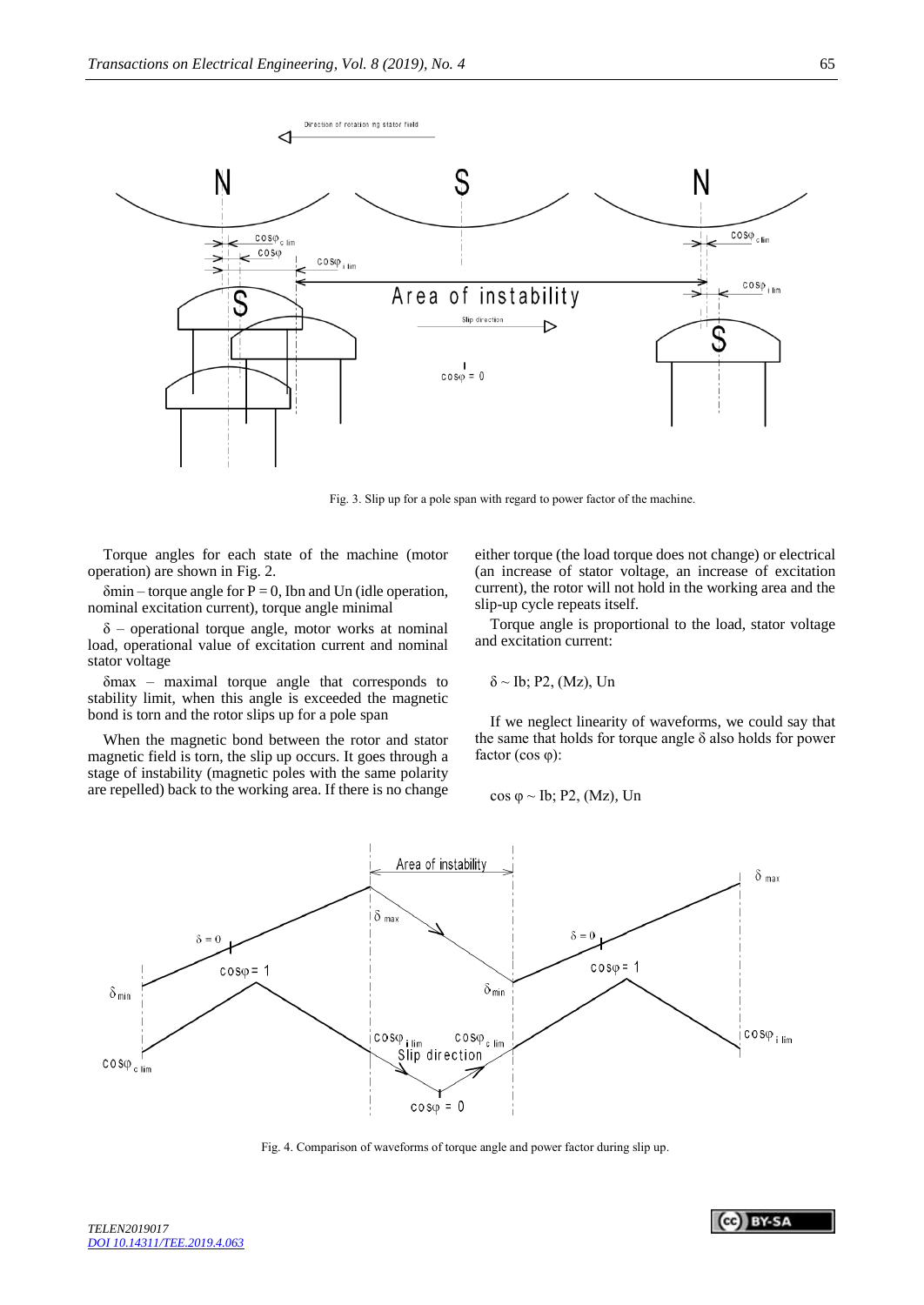The process of slip up in relation to the power factor is shown in [Fig.](#page-2-0) 3.

cos φc lim – power factor for  $P = 0$ , Ibn a Un (idle operation, nominal excitation current), power factor has the lowest value in the capacitive area

cos φ – normal operation power factor, the motor works with nominal load, normal operation value of power factor and nominal stator voltage

cos φi lim – power factor that corresponds to the stability limit, has the lowest value in the inductive area. When this value is exceeded the magnetic bond is torn, and the rotor slips up for a pole span.

A comparison of the previously stated bonds between torque angle δ and power factor cos φ (with neglection of linearity and nonlinearity of both waveforms) is shown in figure 4.

In figure 5, the same process is shown at the circle diagram.



Fig. 5. Circle diagram of a slip up for a pole span.

This diagram corresponds to the view on an analog meter for measurement of power factor with the electromagnetic system without directive torque estimating the power factor from line voltages L1, L2, L3 and phase current. The process of slip up for a pole span shown with bold arrow corresponds to the movement of a pointer of the meter. We can also observe the dynamics of the movement on the pointer where the transit through the unstable part is quick against the transit through the normal working part.

The principle of evaluation of asynchronous operation and design of the appropriate protection for the synchronous machine against this phenomenon is derived from the process described above.

The synchronous machines can be protected against the creation of the asynchronous operation and against the consequences of the asynchronous operation. The former is an operational matter and it is usually one of the functions of the excitation systems. If the machine is getting to the stability limit, we can prevent it by an increase of the stator voltage, lower the load or increase the excitation current. The first two options are very difficult to implement, so the best option is to regulate the excitation current of the machine. This function has many names. It depends on the philosophy of the regulation and the manufacturer. In most cases, it is solved as a "limit of under-excitation," so the parameter is the limit of the power factor.

This parameter can be changed based on the active machine load at advanced regulations, where is the need to use the power and current values of the machine fully. At some machines with low load due to the reluctance torque of the machine (machine with salient poles), the transfer to the synchronous operation will not happen even with zero excitement, so it is not necessary to limit the value of excitation current firmly set by the limit of under excitation.

Under excitation limits also protects the machine against sudden supply voltage drops, short term power shocks, and other transients. Some of the excitation systems can, for some limited time, increase the excitation current to approximately 1.5 Ibn when the machine may fall from synchronism. This short-term increase of excitation current makes it possible to contain the magnetic bond between the stator and the rotor.

# III. PROTECTION AGAINST THE CONSEQUENCES OF THE ASYNCHRONOUS OPERATION

Incorrectly (semantically), they are called "protection against the asynchronous operation." However, these protections do not protect against the creation of asynchronous operation, but they protect only against consequences when it already happens.

These protections are always part of the electric protection of the machine, and their activation means that the drive is shutdown.

Most of these protections work on the impedance principle. Parameter for setting these protections is the reactance of the machine (per unit value of transverse reactance of the machine in excited state Xqsat to the nominal value of reactance of the machine).

The value of Xqsat is hard to obtain. One of the possibilities is prototype measurements and then change the settings based on the tests of the motor with protection.

Based on experiences, the protections, which function is based on the impedance principle (see above), do not work reliably, and they cannot be used for all types of synchronous machines. That is why I later describe the possibility of how to derive the asynchronous operation from the comparisons of the threshold limits power factor.

Based on a general slip up for a pole span that is described above, it is possible to uniquely define the asynchronous operation without the need to know the impedance, power, and construction parameters of the synchronous machine. Protection working on this principle will reliably evaluate asynchronous operation for every type of synchronous and powered machines.